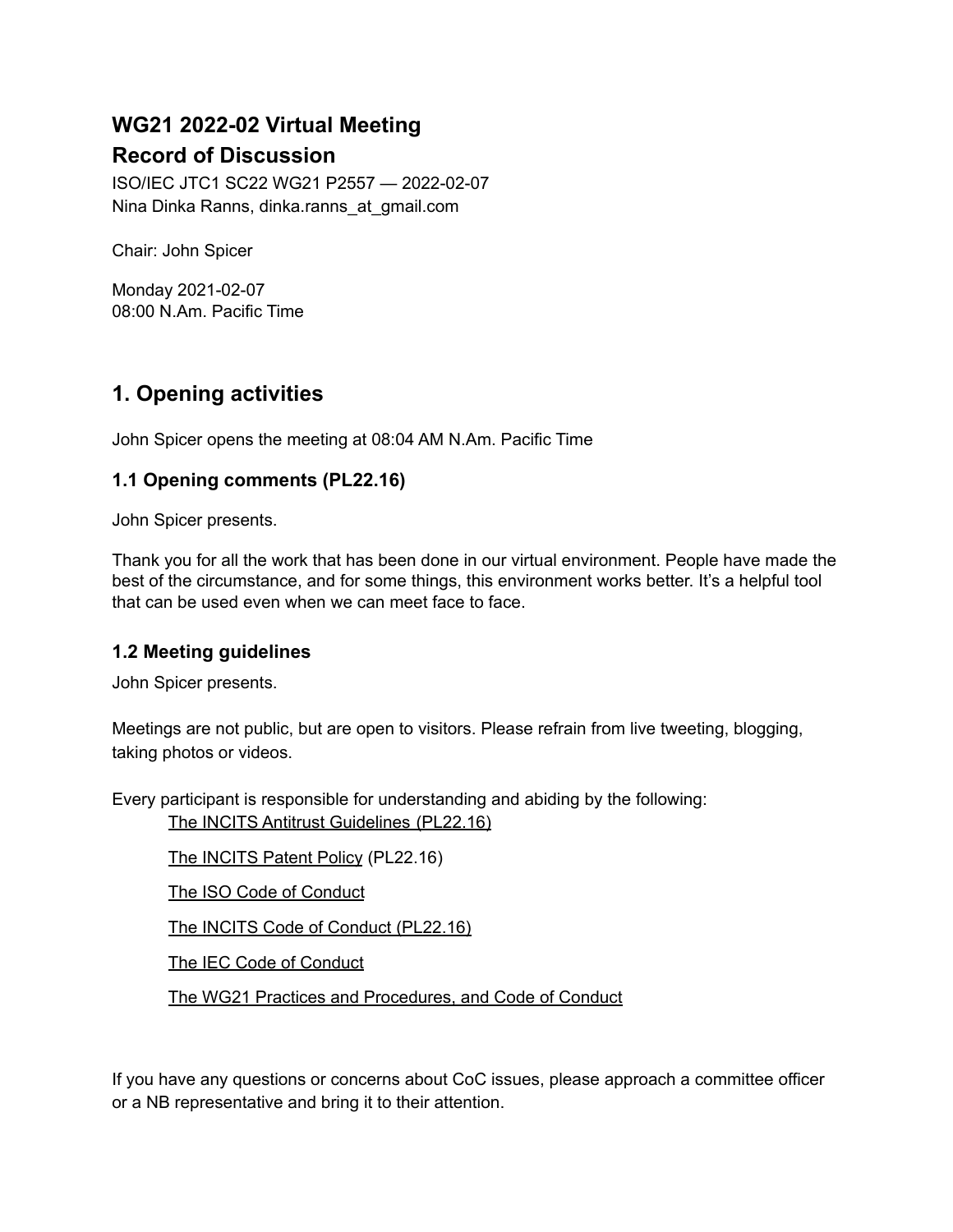If you have any technical issues or concerns, please bring them up as soon as possible. Motions have been posted on the straw palls page before the meeting together with any new documents. Old documents can be found in the earlier mailings. Everyone is expected to be familiar with the motions and the documents they refer to before coming to the meeting. This is important because we want to address any issues before this meeting.

# **1.3 [The ISO Code of Conduct](https://www.iso.org/files/live/sites/isoorg/files/store/en/PUB100397.pdf)**

John Spicer presents CoC principles.

Herb Sutter : As mentioned in the pre-meeting telecon, you may have noticed more than usual rants about WG21-related frustrations on social media such as Twitter and Reddit comments. This is just a reminder that our CoC includes not just meetings and mailing lists, but also interactions between WG21 participants anywhere (even private email) when it's about WG21. The ISO and IEC CoCs specifically say they include social media, and that we must be professional and respectful there. And, generally, that we support the ISO dispute resolution process which means in ISO not on Twitter.

We do not want to over-police, the CoC should not become a cudgel that stifles speech. So to make sure we are not overstepping, I raised this all the way up to JTC1 chair and committee manager, with a set of six specific recent "rant" tweets from several different WG21 members, to ask them to rule whether or not this falls under the CoC. They said it clearly did.

WG21 members, anything we say reflects on the committee. Being a WG21 participant gives us rights, such as participating in standardization and on our email lists. It also gives us responsibilities, notably following the ISO and IEC CoCs including on social media. Some have asked, if a person who is not a WG participant is free to say a disrespectful thing X on social media, does that mean that just being a WG participant means they no longer can say X? The answer is yes. We are required to be professional and respectful on social media if we are WG21 members.

I will send a reminder to the "all" reflector for those who are not in this meeting or on the admin mailing list.

John Spicer : We want to make sure we follow the CoC as it makes us more productive and it makes the experience of participating in the committee less stressful. If you have concerns about conduct, please use the conduct mailing list rather than expressing your frustration on social media. We're also encouraging the chairs of study groups to be more on top of any dispute during the meetings, so the minor things can be nipped in the bud. We don't want CoC to be more burdensome than it has to be, but we also want it to make it as effective as it can be. Addressing issues as quickly as we can will make the process more effective.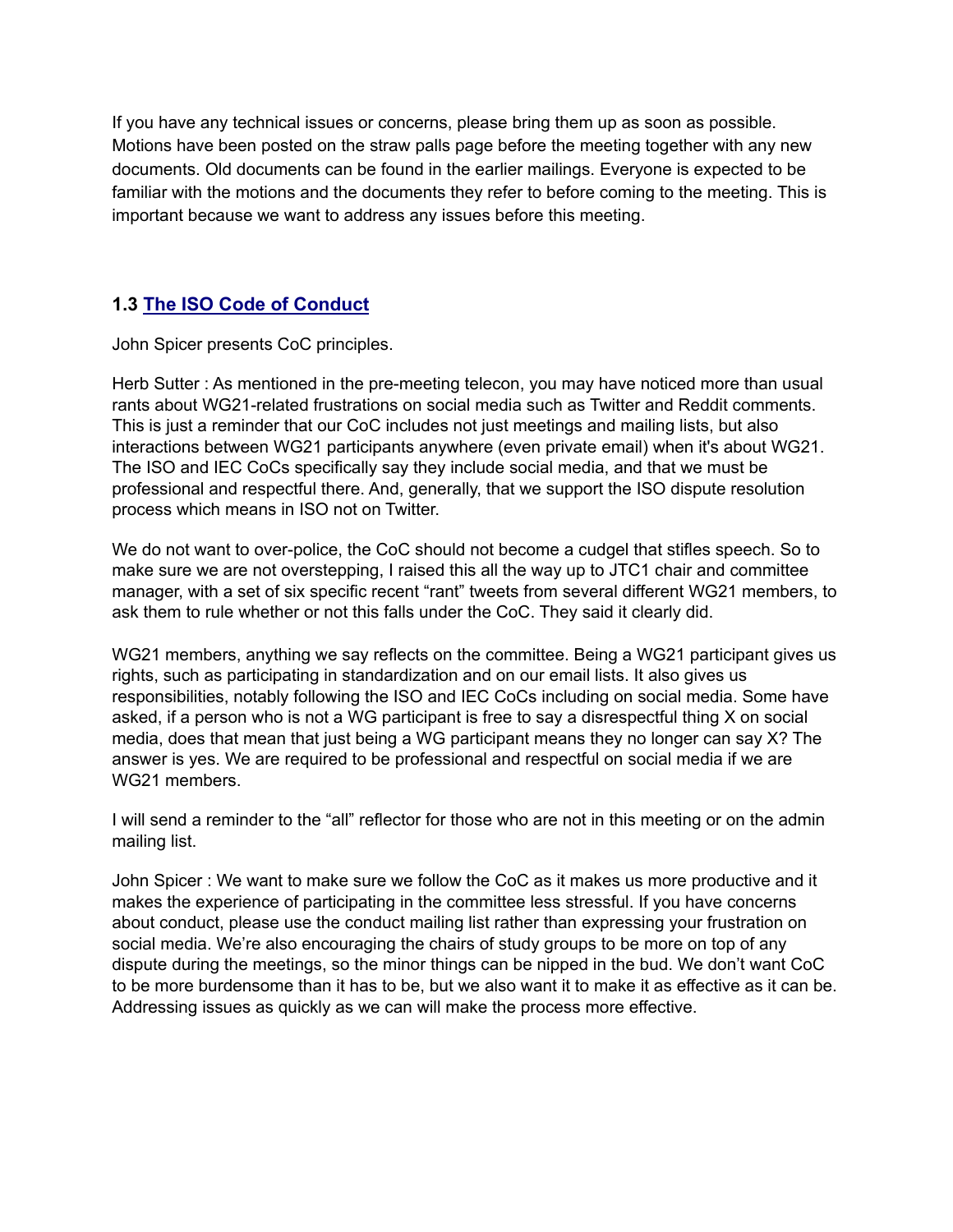# **1.4 Membership, voting rights, and procedures for the meeting (PL22.16)**

John Spicer presents voting rights.

If you are a non US member registered in the global directory, you get one vote.

If you are a US member, each company gets one vote.

If you are representing an organization that is considering formally joining PL22.16, or your organization is already a member and you wish to change your voting status, please inform an officer.

Nina Ranns : When registering for the call, please make sure you use the name that is registered in the global directory.

John Spicer presents how to vote using the telecon client.

### **1.5 Introductions**

New members introduce themselves. John Spicer welcomes new members.

# **1.6 Agenda review and approval (PL22.16 motion, WG21 poll)**

John Spicer presents the agenda.

The meeting goals described above are derived from the schedule adopted in 2020 and described in: [P1000R4](http://www.open-std.org/jtc1/sc22/wg21/docs/papers/2020/p1000r4.pdf).

PL22/16 motion to approve the meeting agenda Bryce Adelstein Lelbach moves Barry Hedquist seconds. The motion is unanimously approved by PL22/16.

WG21 motion to approve the meeting agenda. The motion is unanimously approved by WG21.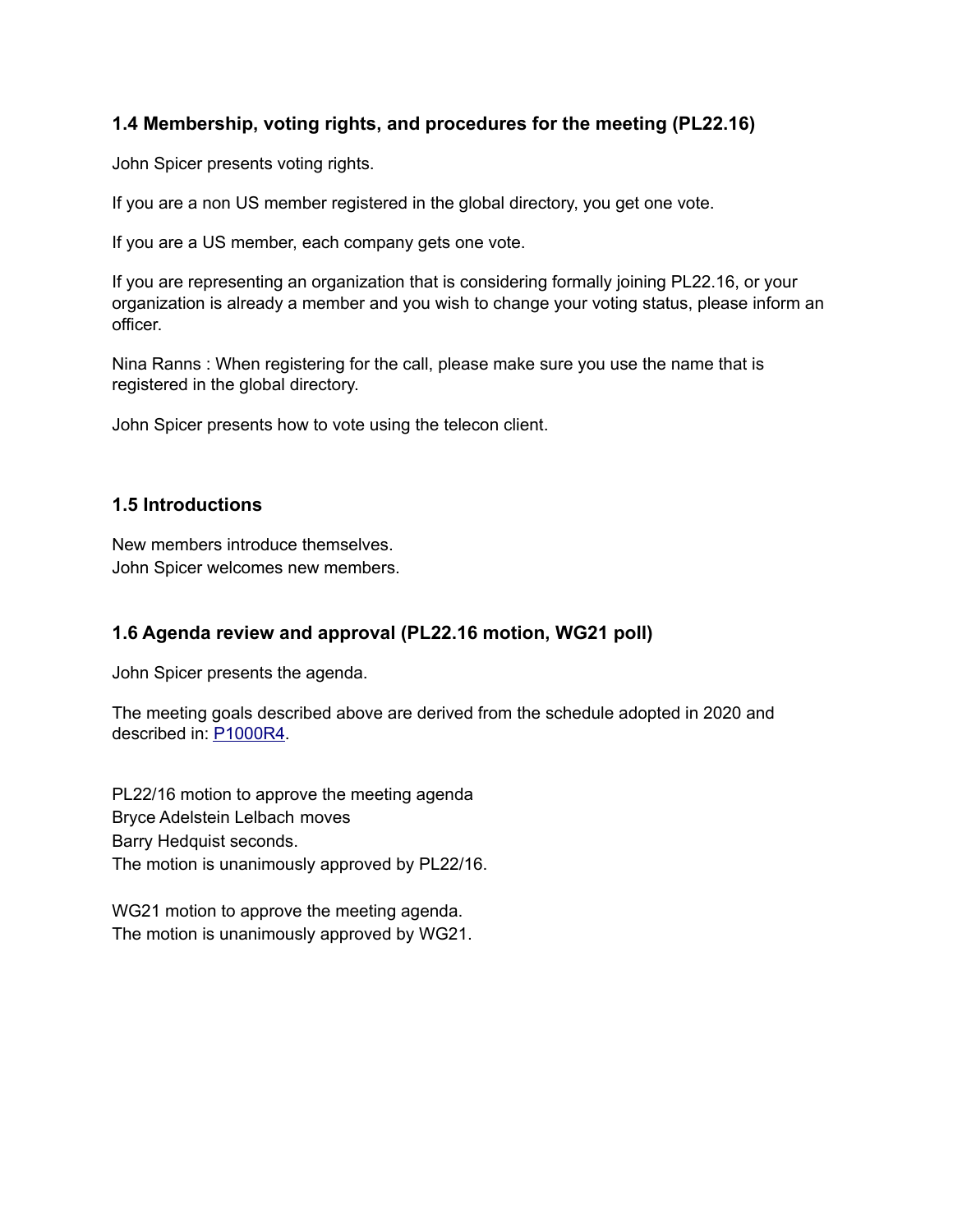# **1.7 Editor's reports, approval of working drafts**

| <b>Document</b>              | Editor's<br>report     | <b>Prospective</b><br>WD |
|------------------------------|------------------------|--------------------------|
| C++23 Standard               | N4902                  | N4901                    |
| <b>Concurrency Version 2</b> | <b>Editor's report</b> | N4895                    |

Nico Jossutis : the numbers on the screen look wrong.

John Spicer : indeed. The numbers in the official agenda are correct, I will update the slide shown on the screen.

John Spicer updates the presentation slides to reflect the correct documents.

WG21 motion to approve the working drafts. The motion is unanimously approved by WG21.

Bryce Adelstein Lelbach : Do we need another motion for the Concurrency document ? John Spicer : no, the motion was to approve both drafts.

# **1.8 Approval of the minutes of the previous meetings (PL22.16 motion, WG21 poll)**

| <b>Meeting</b>                                      | <b>Minutes</b>     |
|-----------------------------------------------------|--------------------|
| WG21 October Virtual                                | N4898              |
| PL22.16 October Virtual                             | pl22.16-2021-00023 |
| WG21 pre-February Virtual administrative<br>telecon | N4905              |

PL22/16 motion to approve the minutes.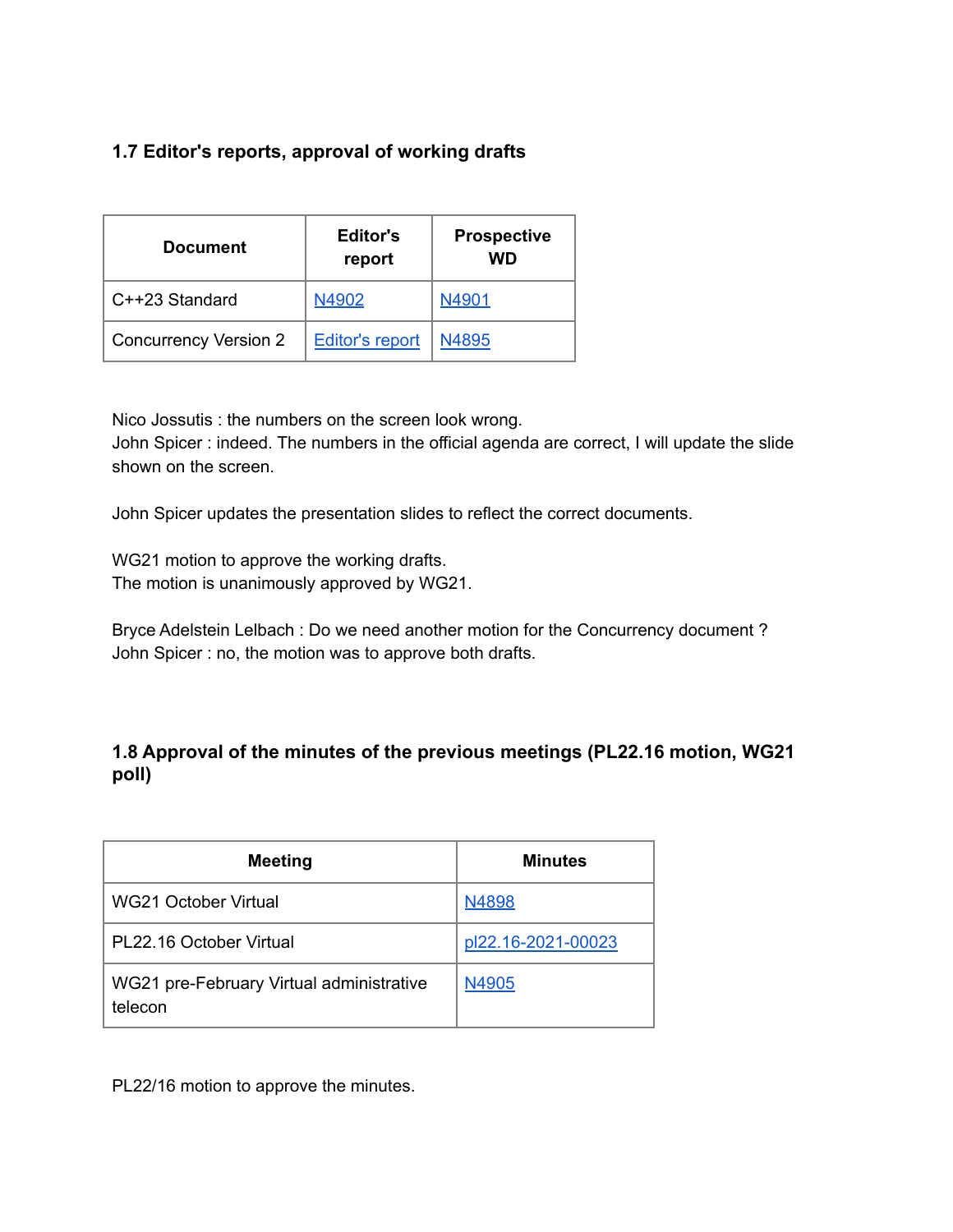Bryce Adelstein Lelbach moves. Barry Hedquist seconds. The motion is unanimously approved by PL22/16.

WG21 motion to approve the minutes. The motion is unanimously approved by WG21.

2. Liaison reports, and WG21 study group reports (see pre-meeting WG21 telecon minutes)

# No discussion.

3. WG progress reports (Core, Evolution, Library, Library Evolution; see pre-meeting WG21 telecon minutes)

No discussion.

# **4. New business requiring action by the committee**

No discussion.

# **5. Discussion and Straw Polls**

WG and SG status and progress reports should be mailed to meeting@ no later than 7 days before the start of the meeting.

Plenary straw polls must be posted on the meeting wiki Straw Polls no later than 7 days before the start of the meeting.

Presentation and discussion of proposals to be considered for consensus adoption by full WG21.

# **5.1 CWG Polls**

William Miller presents

I have a comment on poll1 : it calls out issue 2502 as being not a DR. This is because it deals with the wording that was introduced after C++20 and so it does not affect C++20. All the resolutions are to be applied to the working paper.

This will be my last plenary as CWG chair. Jens Maurer will take over that position after this meeting. I would like to thank everyone for their encouragement and support over the years that I have been doing this. It's been a joy working with you all. Welcome, Jens. Thank you, everyone.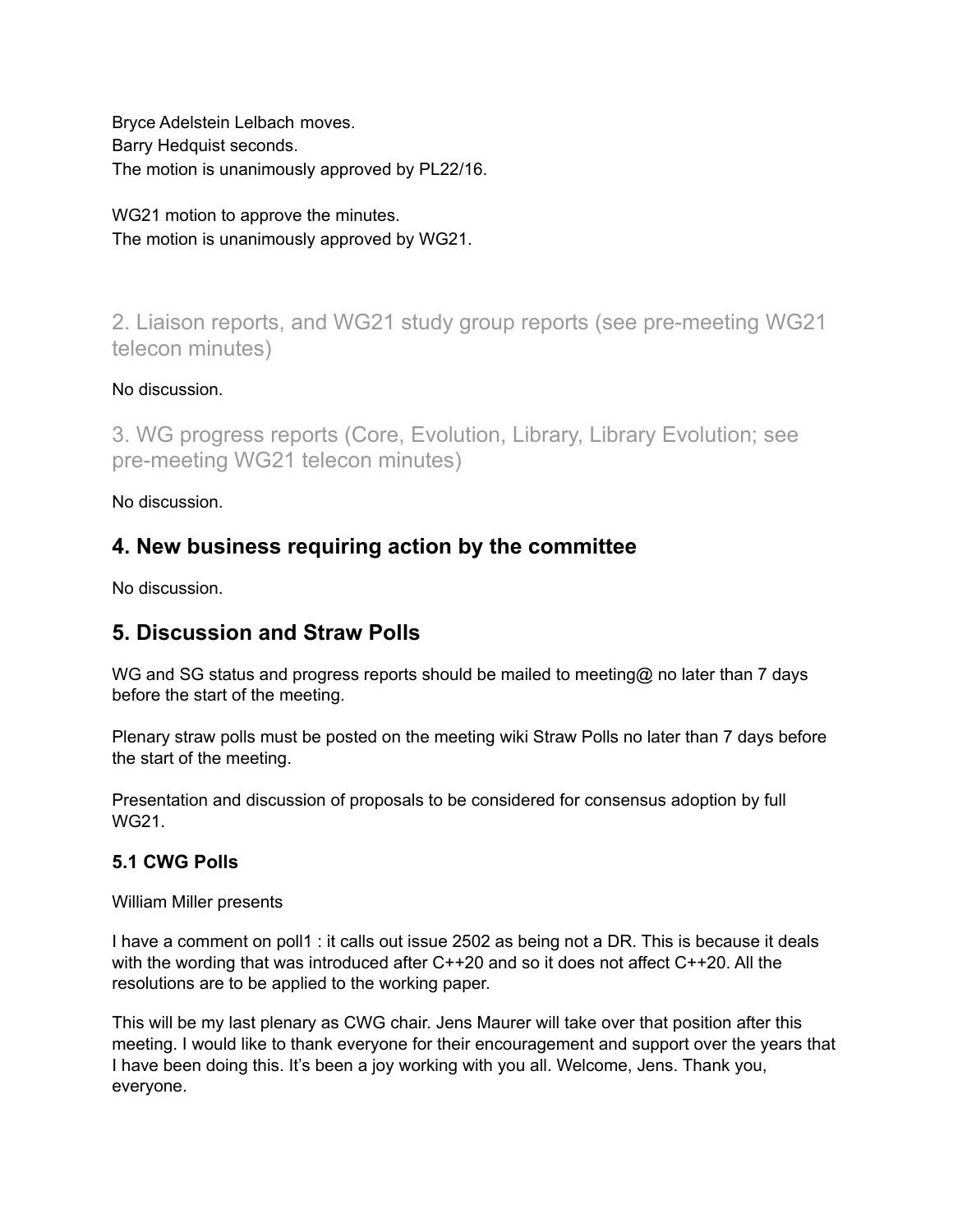Bjarne Stroustrup : Thank you.

Herb Sutter : Mike has contributed so much since the very first pl22.16 meeting, including being the CWG chair multiple times. I think Mike is our longest serving subgroup chair who is currently active. Thank you for all your contributions to C++.

John Spicer : I would also like to thank Mike for all the great contributions he has made over the years.

<everyone on the chat> : Thank you, Mike.

#### **1. Accept as Defect Reports all issues except issue 2502 in [P2533R0](https://wiki.edg.com/pub/Wg21virtual2022-02/StrawPolls/p2533r0.html) (Core Language Working Group "ready" Issues for the February, 2022 meeting) and apply the proposed resolutions for all of the issues to the C++ working paper.**

No discussion.

No objection to unanimous consent.

Motion passes.

#### **2. Apply the changes in [P2173R1](http://www.open-std.org/jtc1/sc22/wg21/docs/papers/2021/p2173r1.pdf) (Attributes on Lambda-Expressions) to the C++ Working Paper.**

No discussion.

No objection to unanimous consent.

Motion passes.

#### **3. Apply the changes in [P2493R0](http://www.open-std.org/jtc1/sc22/wg21/docs/papers/2021/p2493r0.html) (Missing feature test macros for C++20 core papers) to the C++ Working Paper.**

No discussion.

No objection to unanimous consent.

Motion passes.

## **5.2 LWG Polls**

Jonathan Wakely presents. I would like to call out the large editorial changes to the draft. This information has already been circulated on the reflector. We are reorganizing some library wording.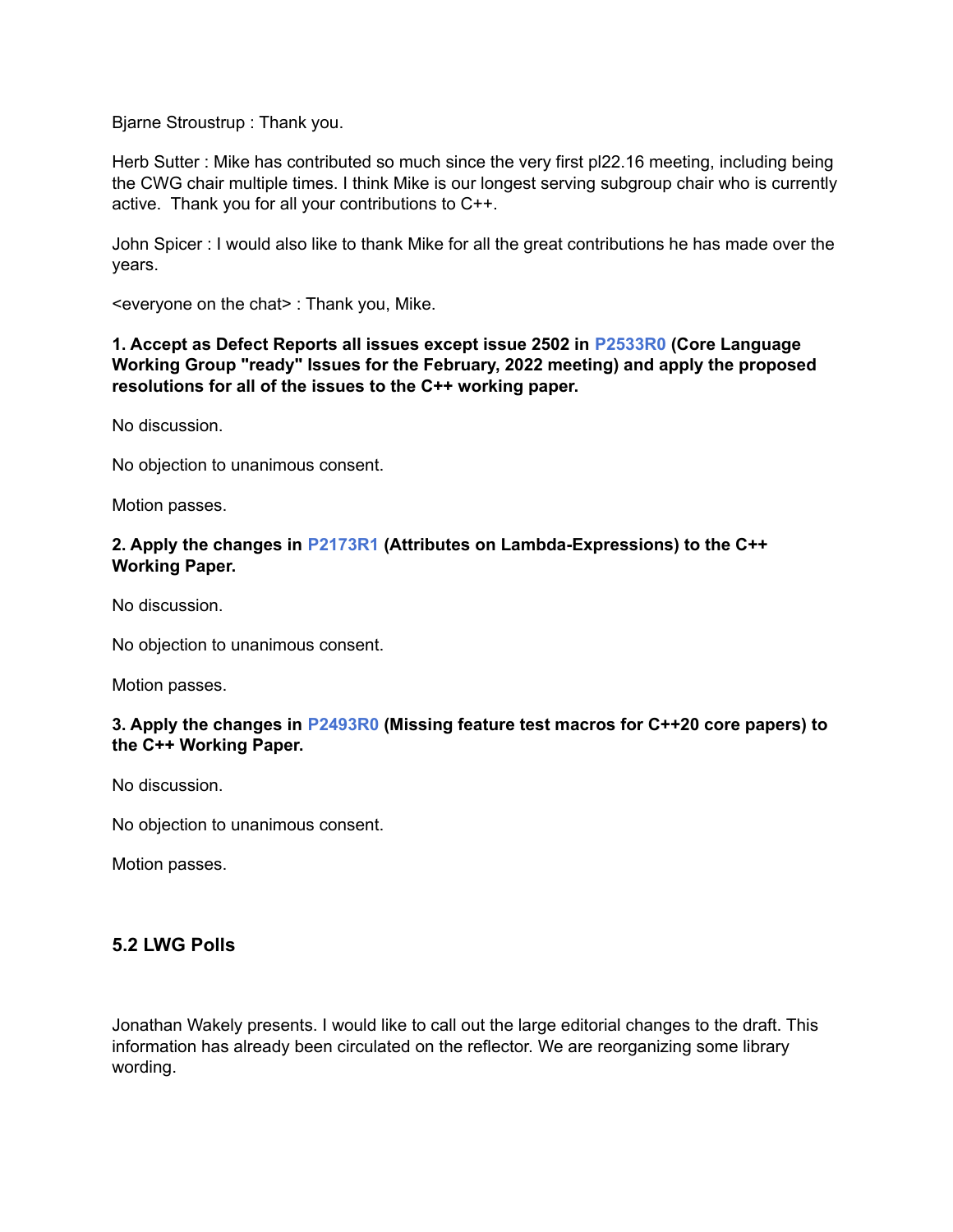#### **Issues**

**---------**

**1. Apply the changes for all Tentatively Ready issues in [P2531R0](https://wiki.edg.com/pub/Wg21virtual2022-02/StrawPolls/p2531r0.html) (C++ Standard Library Issues to be moved in Virtual Plenary, Feb. 2022) to the C++ working paper.**

No discussion.

No objection to unanimous consent.

Motion passes.

#### **C++23**

**---------**

#### **2. Apply the changes in [P0323R12](https://wiki.edg.com/pub/Wg21virtual2022-02/StrawPolls/P0323R12.html) (std::expected) to the C++ working paper.**

No discussion.

Objection to unanimous consent.

Herb Sutter reminds of the voting rules.

In favor : 59 Opposed : 1 Abstain : 11

Motion passes

#### **3. Apply the changes in [P0533R9](http://www.open-std.org/jtc1/sc22/wg21/docs/papers/2021/p0533r9.pdf) (constexpr for <cmath> and <cstdlib>) to the C++ working paper.**

No discussion.

No objection to unanimous consent.

Motion passes.

#### **4. Apply the changes in [P0627R6](http://www.open-std.org/jtc1/sc22/wg21/docs/papers/2021/p0627r6.pdf) (Function to mark unreachable code) to the C++ working paper.**

No discussion.

No objection to unanimous consent.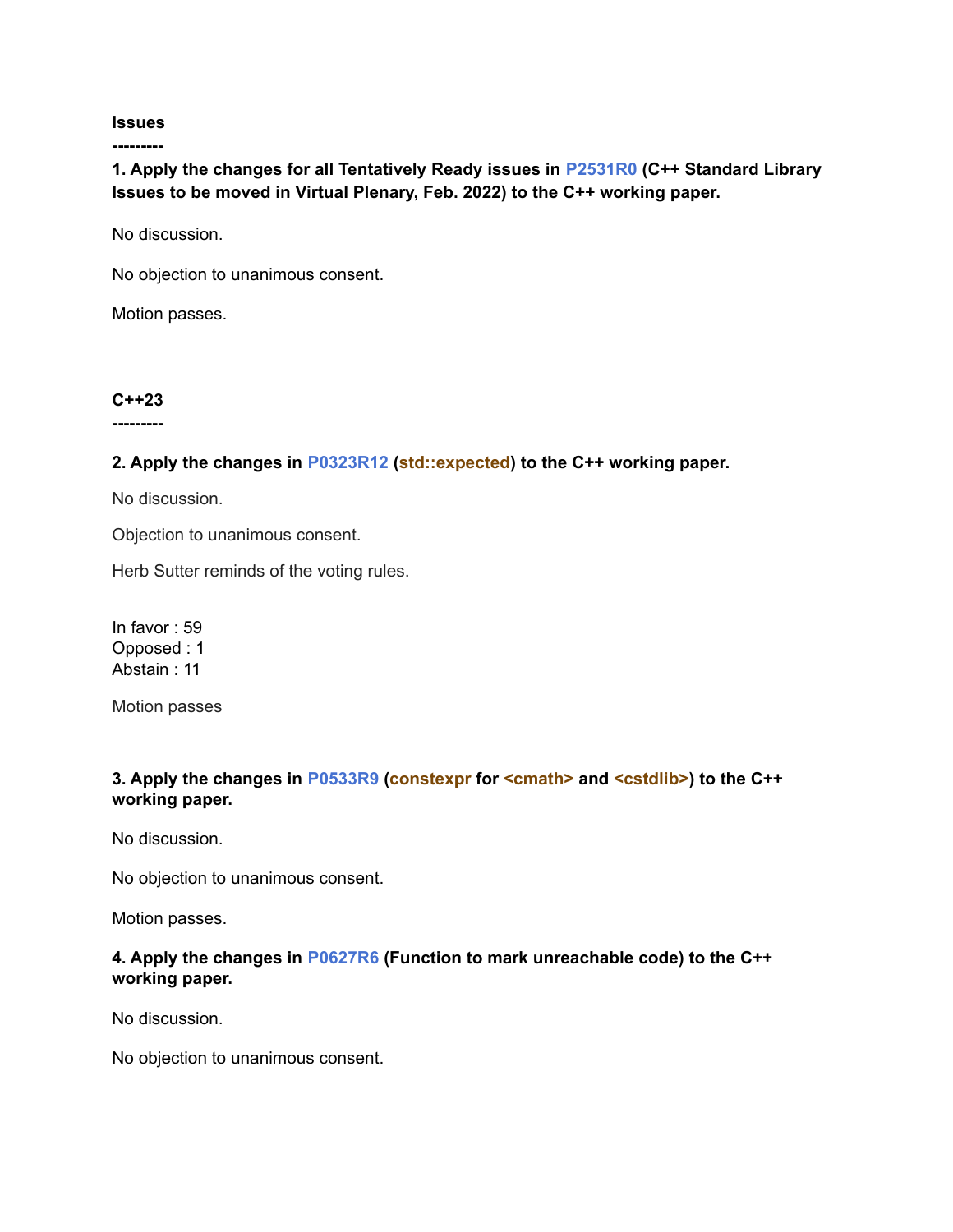Motion passes.

#### **5. Apply the changes in [P1206R7](http://www.open-std.org/jtc1/sc22/wg21/docs/papers/2022/p1206r7.pdf) (ranges::to: A function to convert any range to a container) to the C++ working paper.**

Nico Josuttis : if we adopt this in the summer meeting, can it make it in for C++23 ?

Jonathan Wakely : yes. We can still accept new things at the next plenary, but there should not be new items forwarded from LEWG.

Nico Josuttis : this adaptor will require empty parentheses which breaks consistency. Was this discussed ?

Bryce Adelstein Lelbach : I believe it was discussed. We have new information that the syntax may be passable. I think we can forward this paper and explore whether we want to change it in the next plenary

Eric Niebler : this is not a view adapter, this produces a container.

Objection to unanimous consent.

In favor : 43 Opposed : 2 Abstain : 24

Consensus. Motion approved.

#### **6. Apply the changes in [P1413R3](http://www.open-std.org/jtc1/sc22/wg21/docs/papers/2021/p1413r3.pdf) (Deprecate std::aligned\_storage and std::aligned\_union) to the C++ working paper.**

No discussion

Objection to unanimous consent.

In favor: 36 Opposed: 1 Abstain: 29

Herb polls NB. There are 17 NBs present at the meeting. No NB opposition.

Consensus. Motion approved.

Bjarne Stroustrup : are abstain votes taken into account and how ? Herb Sutter : when the numbers of abstention is high, it usually means people haven't been following the paper or don't have an opinion, but are not opposed to it. In these cases, I also like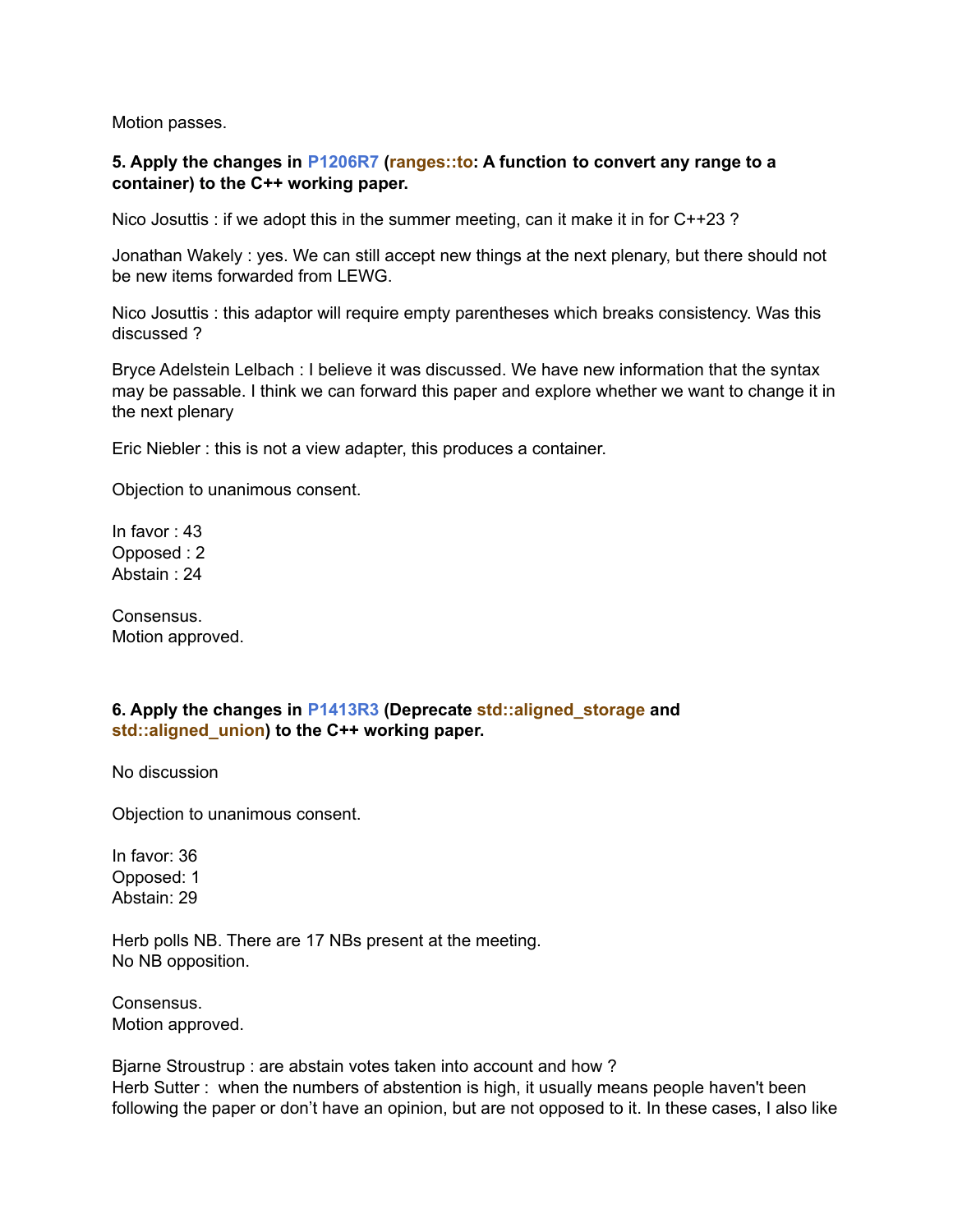to dig a bit deeper to make sure there are no controversies. Polling the national bodies shows whether there are strong NB positions that need to be considered.

#### **7. Apply the changes in [P2255R2](http://www.open-std.org/jtc1/sc22/wg21/docs/papers/2021/p2255r2.html) (A type trait to detect reference binding to temporary) to the C++ working paper.**

No discussion

Objection to unanimous consent.

In favor : 40 Opposed : 1 Abstain : 23

Consensus. Motion approved.

John Spicer : procedures document for working groups and study groups encourage not voting on issues you don't have an opinion on. Abstain in this case means "I'm not voting".

#### **8. Apply the changes in [P2273R3](http://www.open-std.org/jtc1/sc22/wg21/docs/papers/2021/p2273r3.pdf) (Making std::unique\_ptr constexpr) to the C++ working paper.**

No discussion.

No objection to unanimous consent.

Motion passes.

#### **9. Apply the changes in [P2387R3](http://www.open-std.org/jtc1/sc22/wg21/docs/papers/2021/p2387r3.html) (Pipe support for user-defined range adaptors) to the C++ working paper.**

No discussion.

No objection to unanimous consent.

Motion passes.

#### **10. Apply the changes in [P2440R1](http://www.open-std.org/jtc1/sc22/wg21/docs/papers/2021/p2440r1.html) (ranges::iota, ranges::shift\_left and ranges::shift\_right) to the C++ working paper.**

No discussion.

No objection to unanimous consent.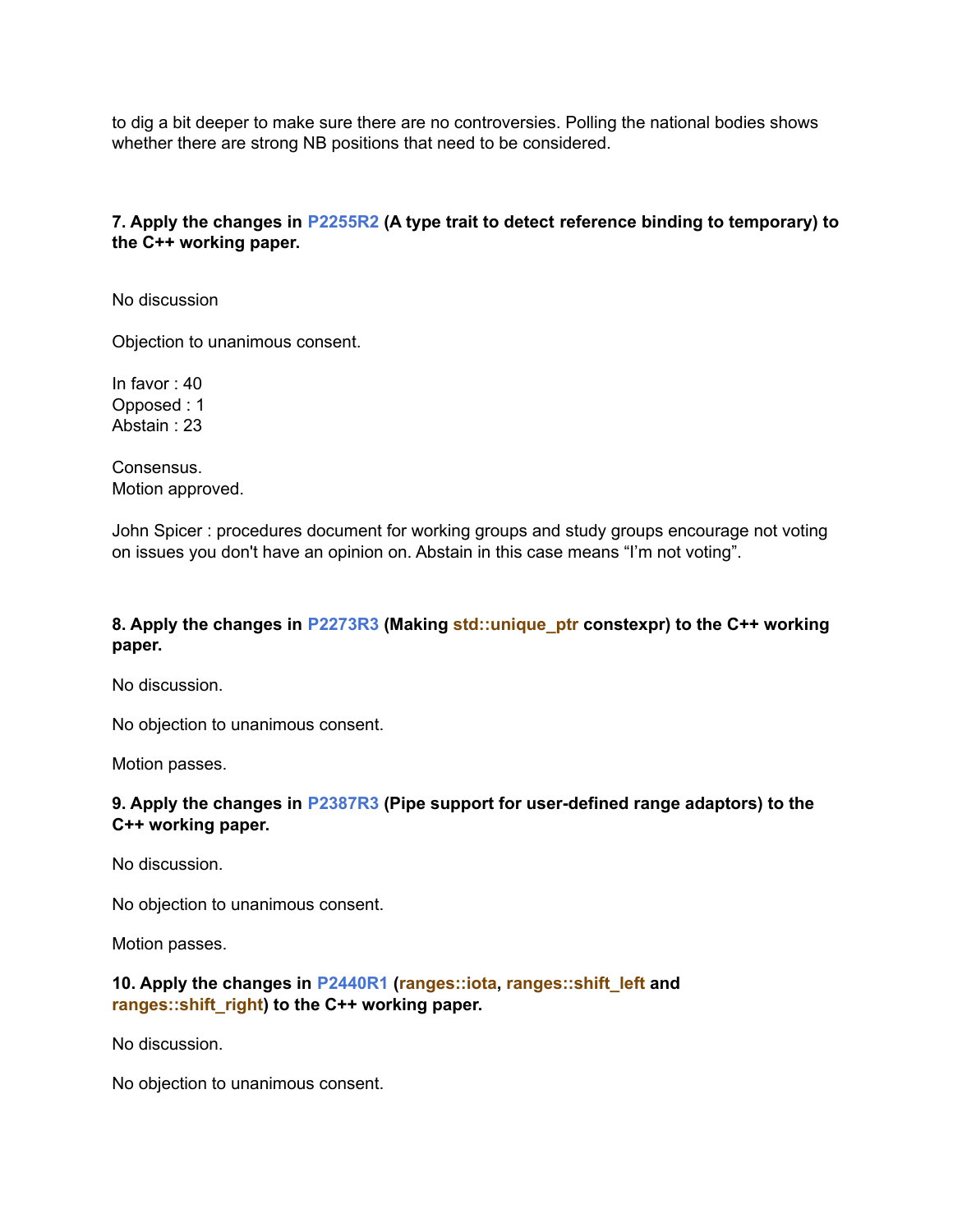Motion passes.

### **11. Apply the changes in [P2441R2](https://wiki.edg.com/pub/Wg21virtual2022-02/StrawPolls/p2441r2.html) (views::join\_with) to the C++ working paper.**

No discussion.

No objection to unanimous consent.

Motion passes.

### **12. Apply the changes in [P2442R1](http://www.open-std.org/jtc1/sc22/wg21/docs/papers/2021/p2442r1.html) (Windowing range adaptors: views::chunk and views::slide) to the C++ working paper.**

No discussion.

No objection to unanimous consent.

Motion passes.

# **13. Apply the changes in [P2443R1](http://www.open-std.org/jtc1/sc22/wg21/docs/papers/2021/p2443r1.html) (views::chunk\_by) to the C++ working paper.**

No discussion.

No objection to unanimous consent.

Motion passes.

# **6. Closing activities**

### **6.1 Other business**

No discussion

# **6.2 PL2.16 motions, if any**

No discussion.

# **7 Plans for the future (PL22.16)**

# **7.1 Next and following meetings**

Herb Sutter presents.

● 2022-07-25 -- July Virtual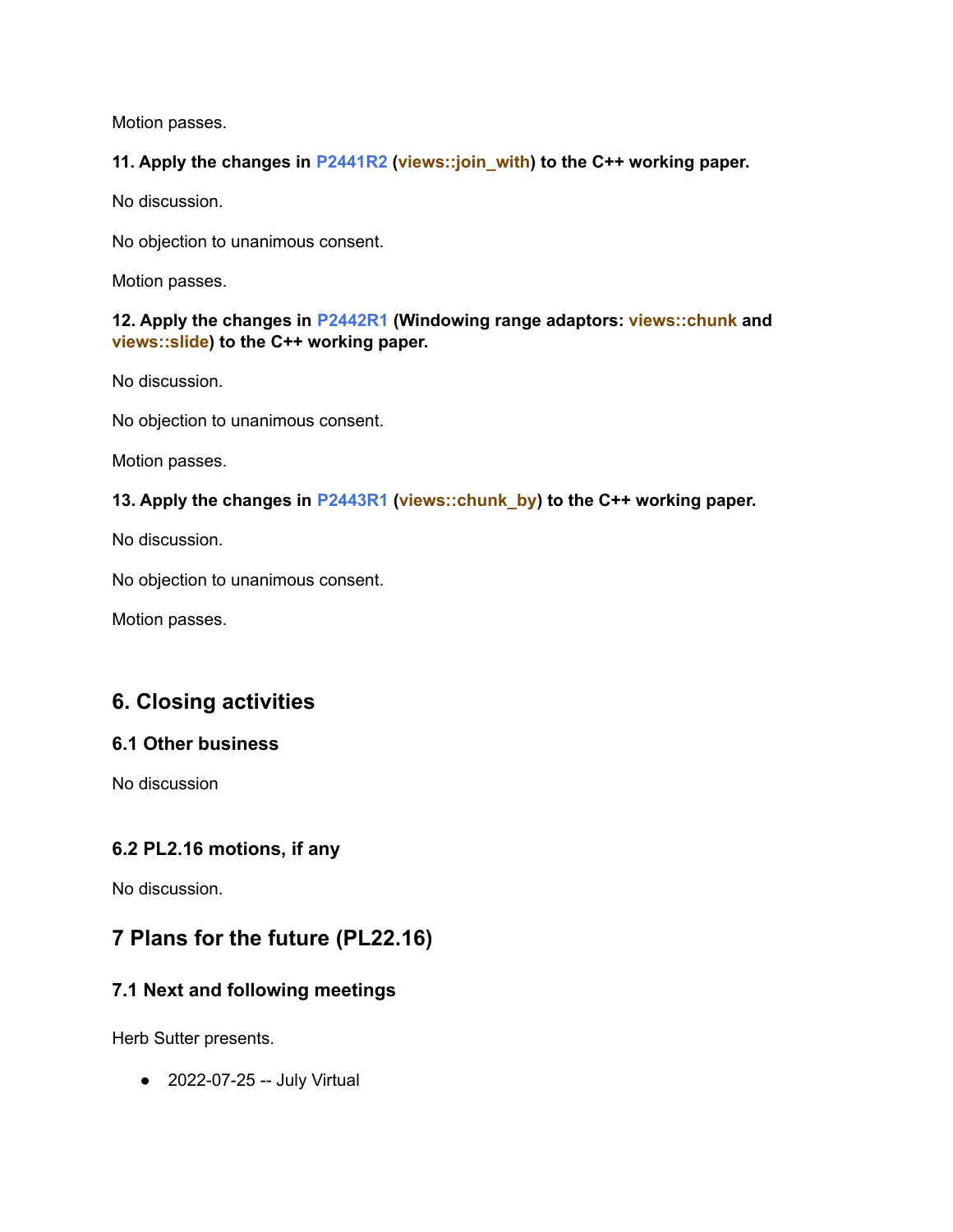● 2022-11-07 to 12 Kona, HI, USA

### **7.2 Mailings**

Note: These are the closest regular mailings and not special pre/post meeting mailings.

- 2022-02-15: Post-February
- 2022-07-15: Pre-July

# **8. Adjournment (PL22.16 motion)**

Bryce Adelstein Lelbach moves. Barry Hedquist seconds. John Spicer adjourns the meeting at 09:08 AM N.Am. Pacific Time

# **9. Attendance**

| Name                  | Country                   | Organization                      |
|-----------------------|---------------------------|-----------------------------------|
| Aaron Ballman         | US                        | Intel Corporation                 |
| Alexandru Voicu       | <b>US</b>                 | <b>Advanced Micro Devices Inc</b> |
| Alisdair Meredith     | <b>US</b>                 | Bloomberg                         |
| Andreas Fertig        | Germany                   |                                   |
| Andreas Weis          | Germany                   |                                   |
| Antony Polukhin       | <b>Russian Federation</b> |                                   |
| <b>Barry Hedquist</b> | US                        | Perennial                         |
| <b>Barry Revzin</b>   | <b>US</b>                 | Jump Trading LLC                  |
| <b>Ben Craig</b>      |                           | <b>National Instruments</b>       |
| <b>Bill Ash</b>       | <b>US</b>                 | <b>INCITS Secretariat</b>         |
| <b>Bill Seymour</b>   | US                        | Seymour                           |
| <b>Billy Baker</b>    | <b>US</b>                 | <b>FlightSaftey International</b> |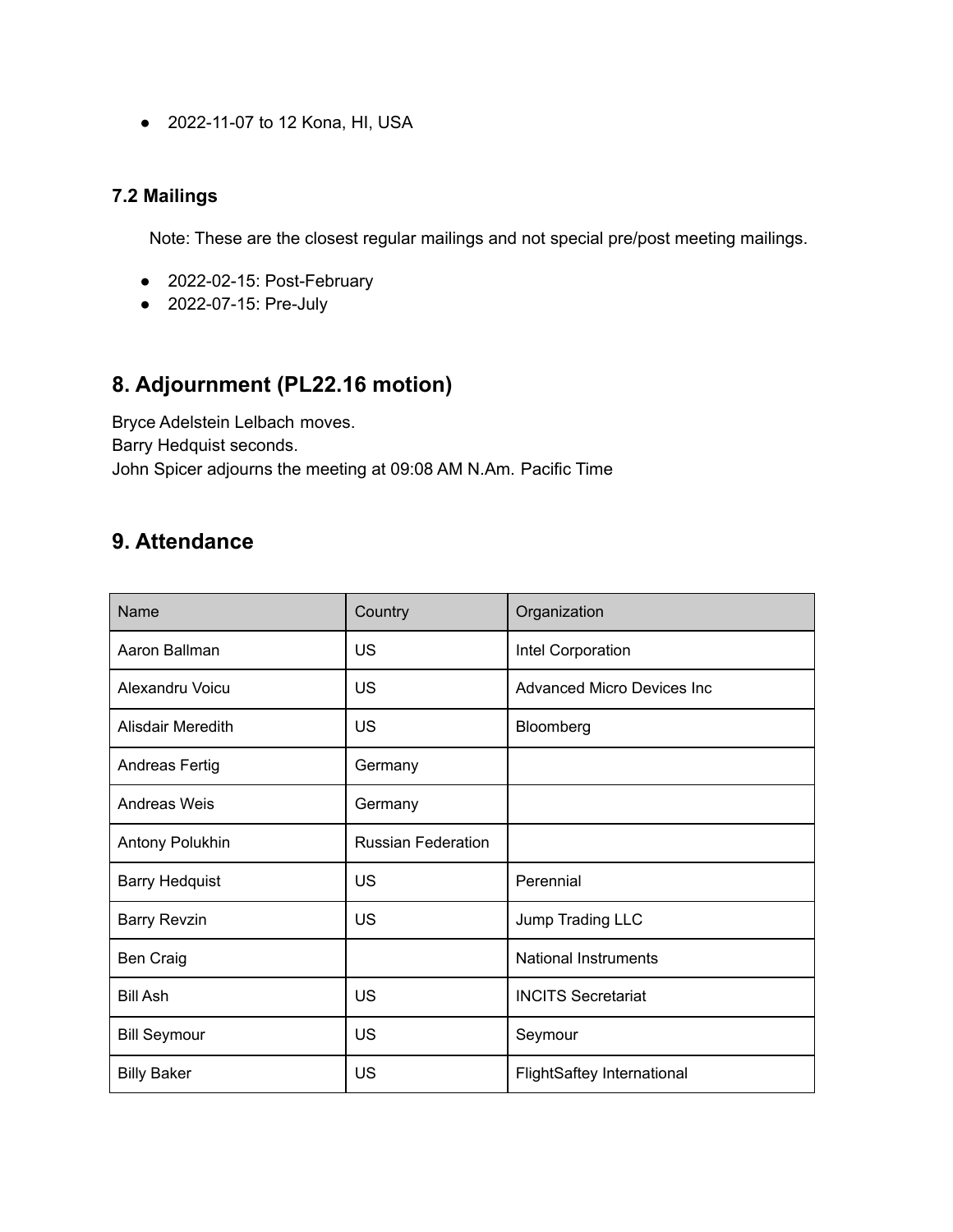| <b>Bjarne Stroustrup</b> | <b>US</b>   | Morgan Stanley                        |
|--------------------------|-------------|---------------------------------------|
| <b>Bronek Kozicki</b>    | <b>UK</b>   |                                       |
| Bryan St. Amour          | Canada      |                                       |
| Bryce Adelstein Lelbach  | <b>US</b>   | <b>NVidia Corporation</b>             |
| Casey Carter             | US          | Microsoft                             |
| <b>Christian Trott</b>   | <b>US</b>   | Sandia National Laboratory            |
| <b>Christof Meerwald</b> | Austria     |                                       |
| Colin MacLean            | <b>US</b>   | Lawrence Berkeley National Laboratory |
| Corentin Jabot           | France      |                                       |
| Damien Lebrun-Grandie    | US          | Oak Ridge National Laboratory         |
| Dan Saks                 | US          | Saks & Associates                     |
| Daniela Engert           |             |                                       |
| Daveed Vandevoorde       | US          | <b>Edison Design Group</b>            |
| David Sankel             | <b>US</b>   | Bloomberg                             |
| David Tenty              | Canada      | IBM Corporation                       |
| Davis Herring            | <b>US</b>   | Los Alamos National Laboratory        |
| Detlef Vollmann          | Switzerland |                                       |
| Dietmar Kuhl             | US          | Bloomberg                             |
| <b>Ellen Herrick</b>     | US          | Edison Design Group                   |
| Eric Niebler             | <b>US</b>   | <b>NVidia Corporation</b>             |
| Fabio Fracassi           |             |                                       |
| <b>Florian Sattler</b>   |             |                                       |
| Frank Birbacher          | <b>US</b>   | Bloomberg                             |
| <b>Gabriel Dos Reis</b>  | <b>US</b>   | Microsoft                             |
| Gasper Azman             | <b>UK</b>   |                                       |
| <b>Glen Fernandes</b>    | US          | The C Plus Plus Alliance              |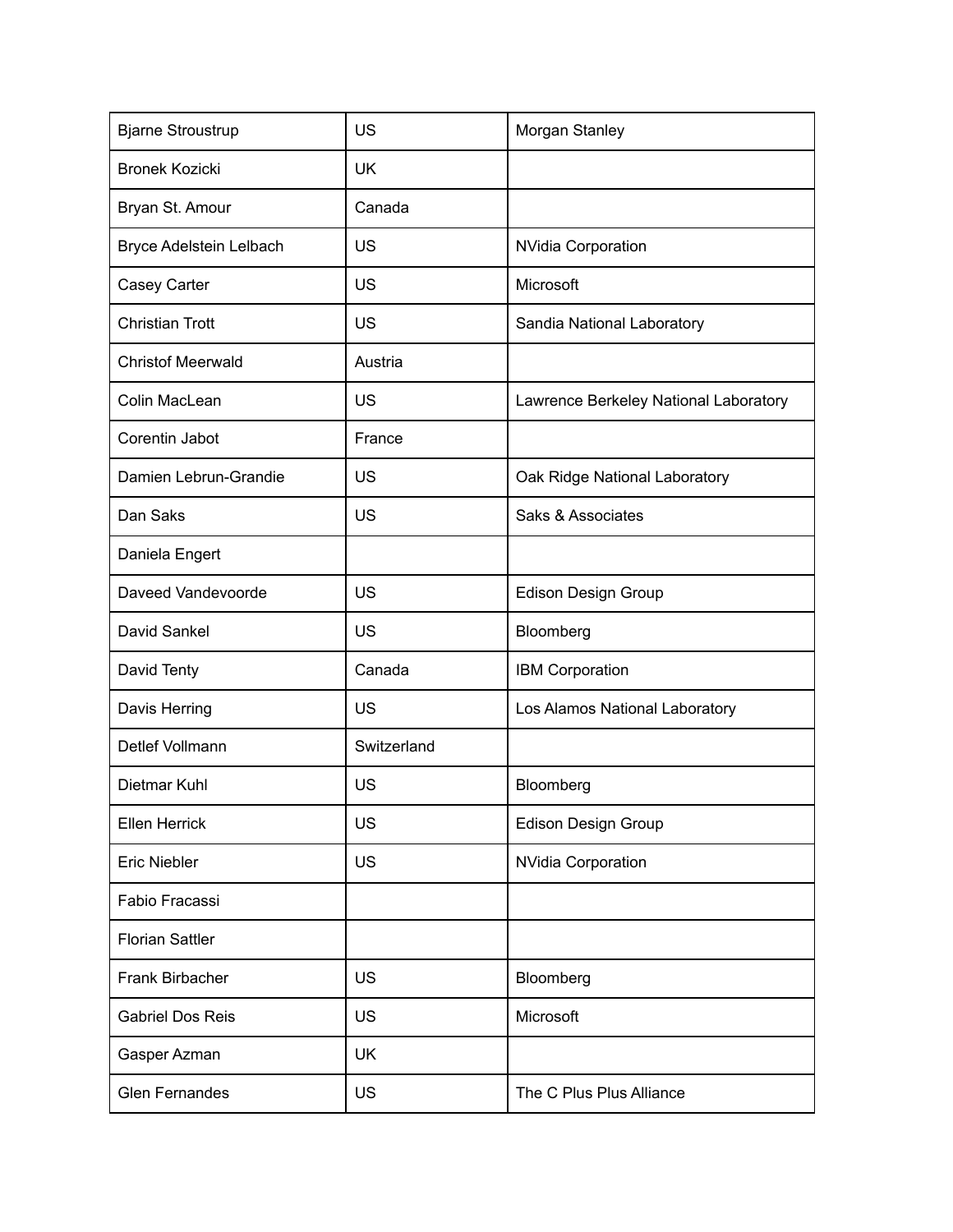| Graham Lopez           | <b>US</b>             | <b>NVidia Corporation</b>       |
|------------------------|-----------------------|---------------------------------|
| <b>Guy Davidson</b>    | <b>UK</b>             |                                 |
| <b>Hal Finkel</b>      | <b>US</b>             | United States Dept of Energy    |
| Hana Dusikova          | <b>Czech Republic</b> |                                 |
| Hans Boehm             | <b>US</b>             | Google                          |
| <b>Harish Naik</b>     | <b>US</b>             | Acquatic Group LLC              |
| <b>Herb Sutter</b>     | <b>US</b>             | Microsoft                       |
| <b>Howard Hinnant</b>  | <b>US</b>             | <b>Ripple Labs</b>              |
| <b>Hubert Tong</b>     | Canada                | IBM Corporation                 |
| Inbal Levi             | Isreal                |                                 |
| J. Daniel Garcia       | Spain                 | University Carlos III of Madrid |
| <b>Jason Merrill</b>   | <b>US</b>             | <b>IBM Corporation</b>          |
| Jean-Paul Rigault      | France                |                                 |
| Jeff Hammond           | US                    | <b>NVidia Corporation</b>       |
| Jeff Snyder            | <b>UK</b>             |                                 |
| Jens Maurer            | <b>US</b>             | <b>Edison Design Group</b>      |
| John Lakos             | <b>US</b>             | Bloomberg                       |
| John Spicer            | <b>US</b>             | <b>Edison Design Group</b>      |
| Jonas Persson          | Sweden                |                                 |
| Jonathan Caves         | <b>US</b>             | Microsoft                       |
| Jonathan Wakely        | <b>UK</b>             | <b>IBM Corporation</b>          |
| Joshua Berne           | <b>US</b>             | Bloomberg                       |
| Juan Alday             | <b>US</b>             | GreenWireSoft                   |
| Kelly Walker           | <b>US</b>             | <b>Stellar Science</b>          |
| Lawrence Lewis         | <b>US</b>             | <b>SAS Institute</b>            |
| Lucian Radu Teodorescu | Romania               |                                 |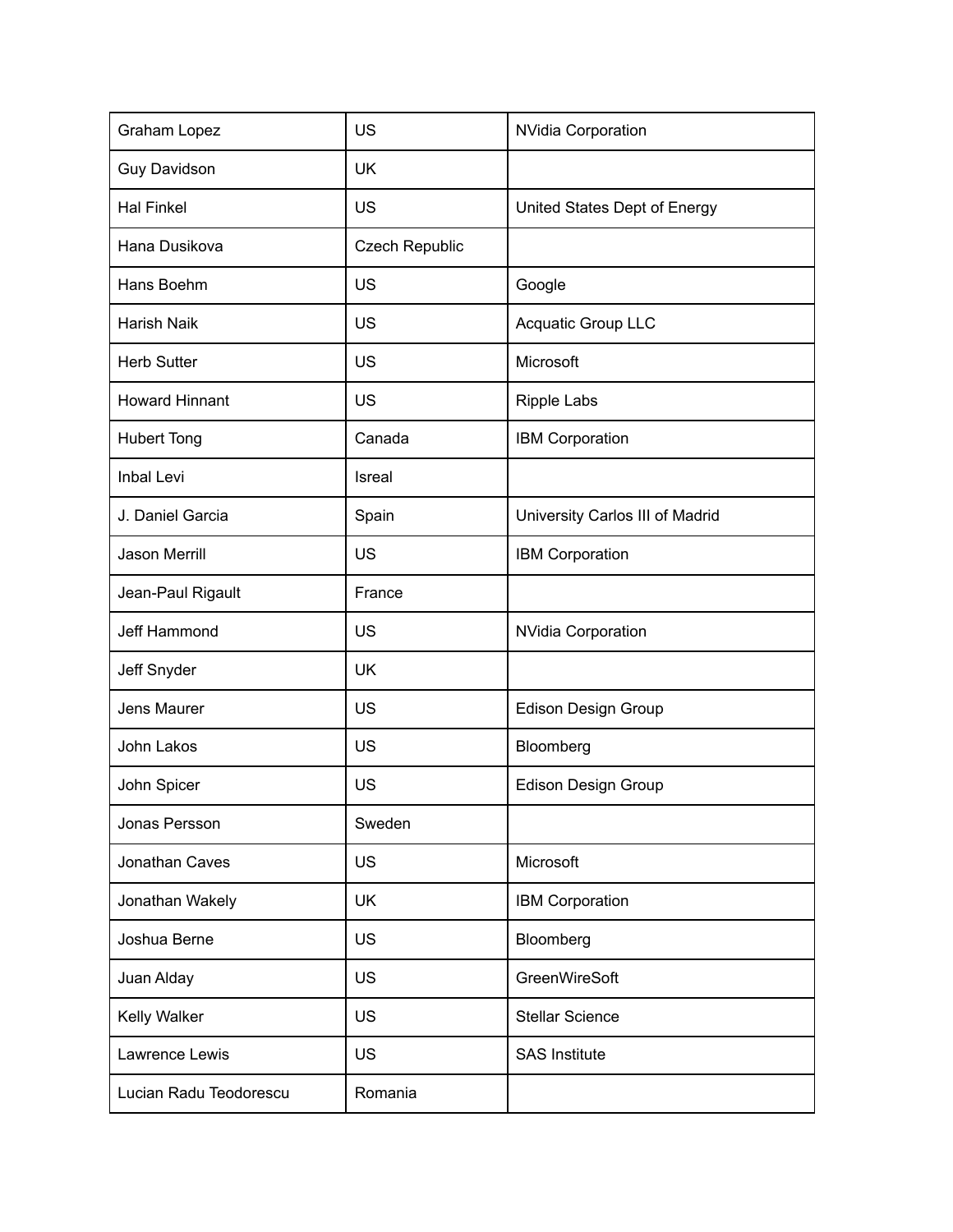| Maged Michael          | <b>US</b> | Facebook                     |
|------------------------|-----------|------------------------------|
| Marco Foco             | Italy     |                              |
| Mark Zeren             | <b>US</b> | VMware, Inc                  |
| <b>Mateusz Pusz</b>    | Poland    | <b>ERAM Systems Inc</b>      |
| <b>Matthias Kretz</b>  | Germany   |                              |
| <b>Matus Chochlik</b>  | Slovakia  |                              |
| <b>Michael Adams</b>   | Canada    |                              |
| <b>Michael Garland</b> | US        | <b>NVidia Corporation</b>    |
| Michael Hava           | Austria   |                              |
| Michael Wong           | Canada    |                              |
| <b>Michał Dominiak</b> | Poland    | <b>NVidia Corporation</b>    |
| <b>Mike Herrick</b>    | <b>US</b> | <b>Edison Design Group</b>   |
| Mingxin Wang           |           |                              |
| Nat Linden             | <b>US</b> | Linden Research, Inc         |
| Nemania Boric          | <b>US</b> | Amazon Corporate LLC         |
| Nevin Liber            | <b>US</b> | Argonne National Laboratory  |
| Nicolai Josuttis       | Germany   |                              |
| Nikolas Klauser        |           |                              |
| Nina Rans              | UK        | Edison Design Group          |
| Pablo Halpern          | <b>US</b> | Halpern-Wight Inc            |
| Patrice Roy            | Canada    |                              |
| Paul Preney            | Canada    |                              |
| Peter Brett            | <b>UK</b> |                              |
| Peter Kulczycki        | Austria   |                              |
| <b>Phil Ratzloff</b>   | <b>US</b> | <b>SAS Institute</b>         |
| Rene Rivera Morell     | <b>US</b> | The C Plus Plus Alliance Inc |